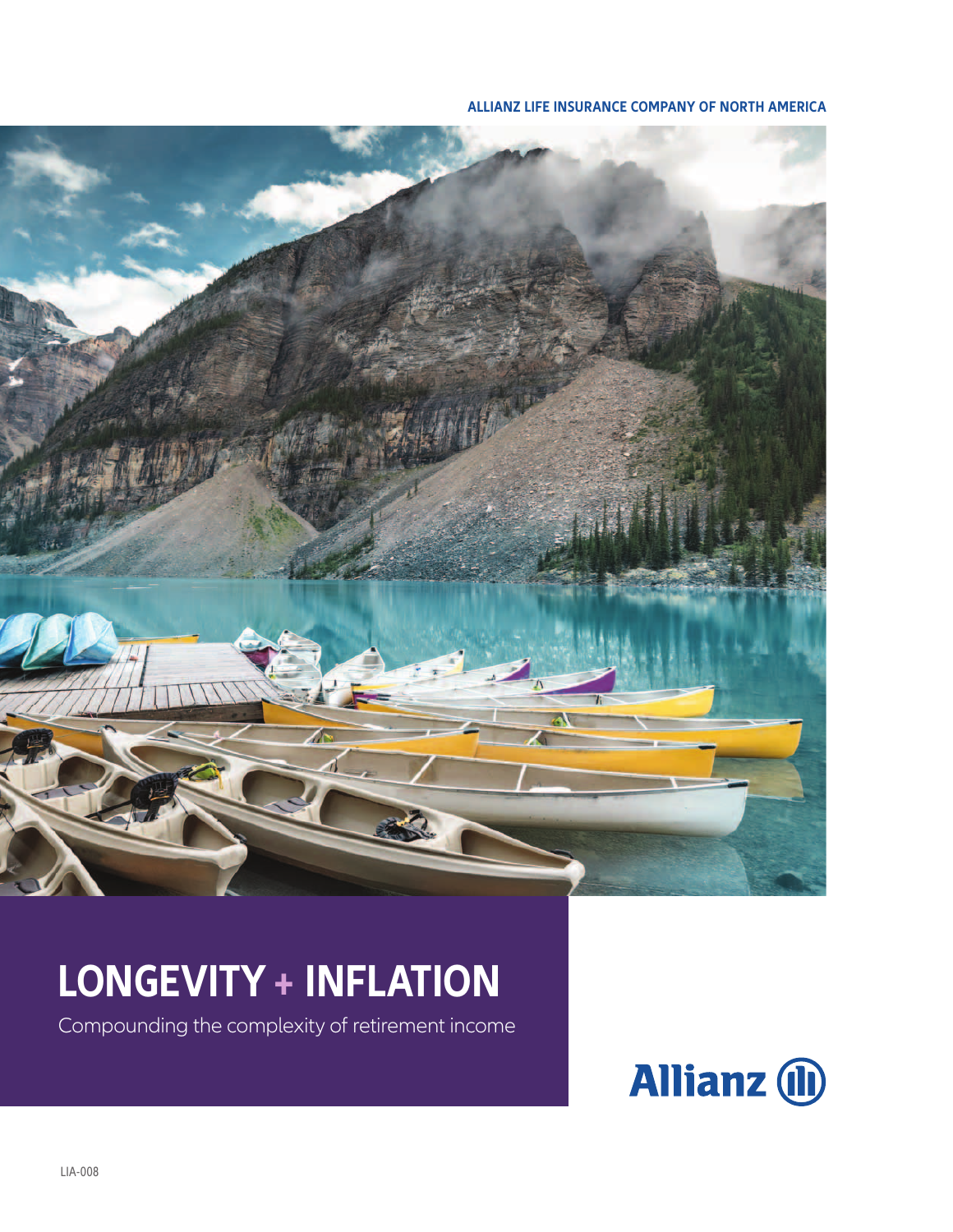### **There are many factors that can affect retirement portfolios and make retirement income planning complex. Individually, each area of risk can be difficult to manage, but when combined, the complexity is compounded.**

Let's take a look at the impact of longevity and inflation and how adding guaranteed lifetime income to any retirement portfolio can help reduce these risks and improve the outcome.

#### **LONGEVITY**

The longer a person lives (longevity), the less they can afford to withdraw from their retirement savings each year.



#### **Affordable income decreases by 34% after 20 years**

**1**

**2**

Example assumes \$1 million retirement balance, 4% growth, 2% inflation, and retirement age 65. Affordable income is the amount of income the retiree can take in a given year and resets each year based on remaining retirement savings and future life expectancy.

#### **INFLATION**

Inflation erodes purchasing power by requiring that more money be withdrawn from retirement savings each year to maintain the same standard of living.



**Inflation erodes purchasing power by 50% in 20 years**

Hypothetical example assumes \$1 million retirement balance, 4% growth, 2% inflation, and retirement age 65.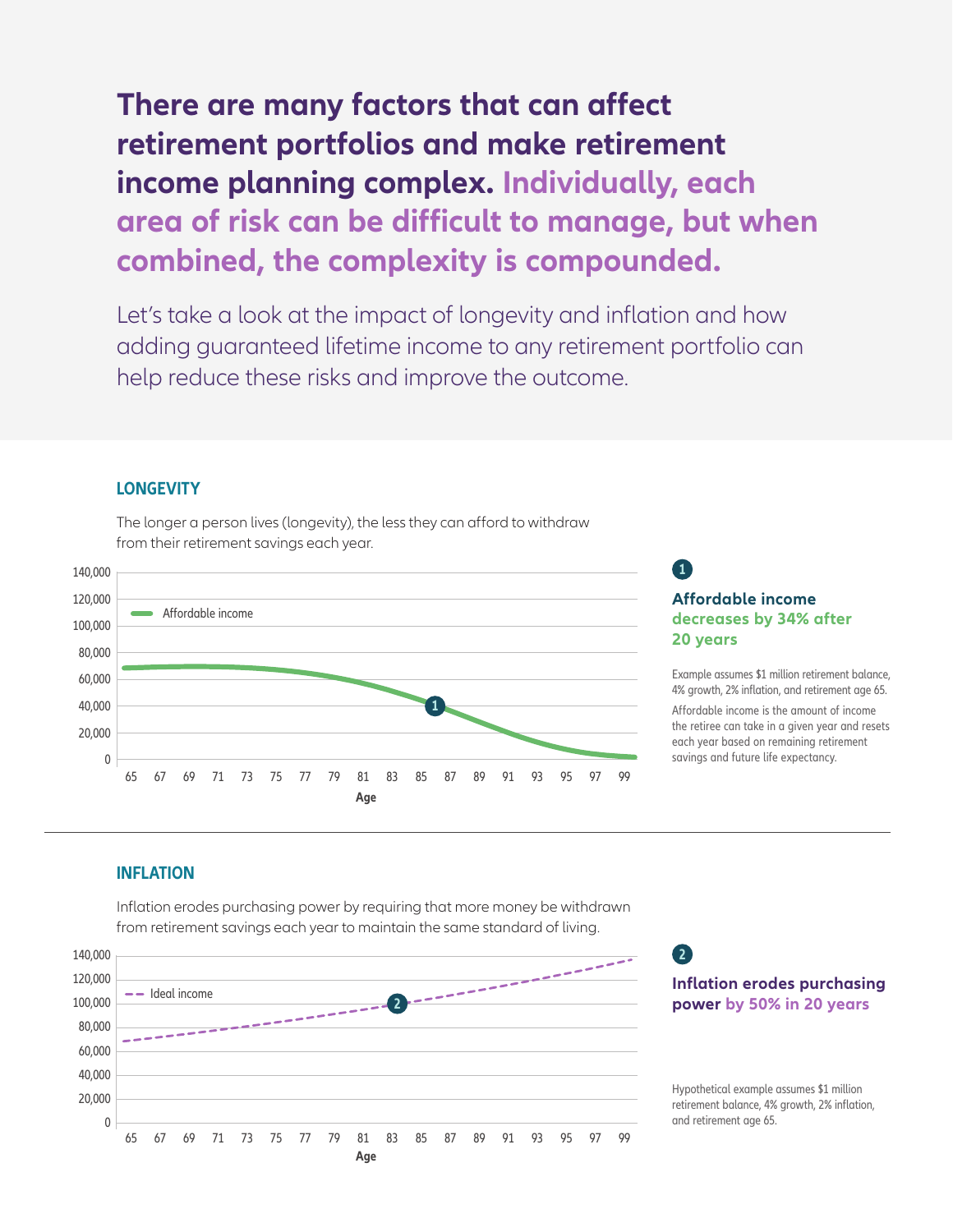#### **THE COMPOUNDING EFFECTS OF LONGEVITY AND INFLATION**

The combined effects of longevity and inflation are gradual at first, but then compound quickly to drastically reduce the purchasing power of the affordable income that can be withdrawn each year from retirement savings.



**The gap widens quickly** due to the compounding effects of **longevity** and **inflation. 3**

In reality, **if the retiree continues to take more income** to keep up with

**4**

**5**

**inflation it will likely run out.**

**Retirees who only adjust their income for longevity** will greatly reduce their standard of living.



Hypothetical examples assume \$1 million retirement balance, 4% growth, 2% inflation, and retirement age 65.

#### **FIGHTING LONGEVITY AND INFLATION SIMULTANEOUSLY**

By allocating a portion of the retirement balance to a guaranteed lifetime income solution with the potential for increasing income, the retiree can help address the compounding effects of longevity and inflation in retirement.



Hypothetical example assumes \$1 million retirement balance, 4% growth, 2% inflation, and retirement age 65. Assumes 50% of the starting retirement balance is allocated to the annuity with 10-year deferral, 2% indexed interest credits, and 4.25% payment percentage.